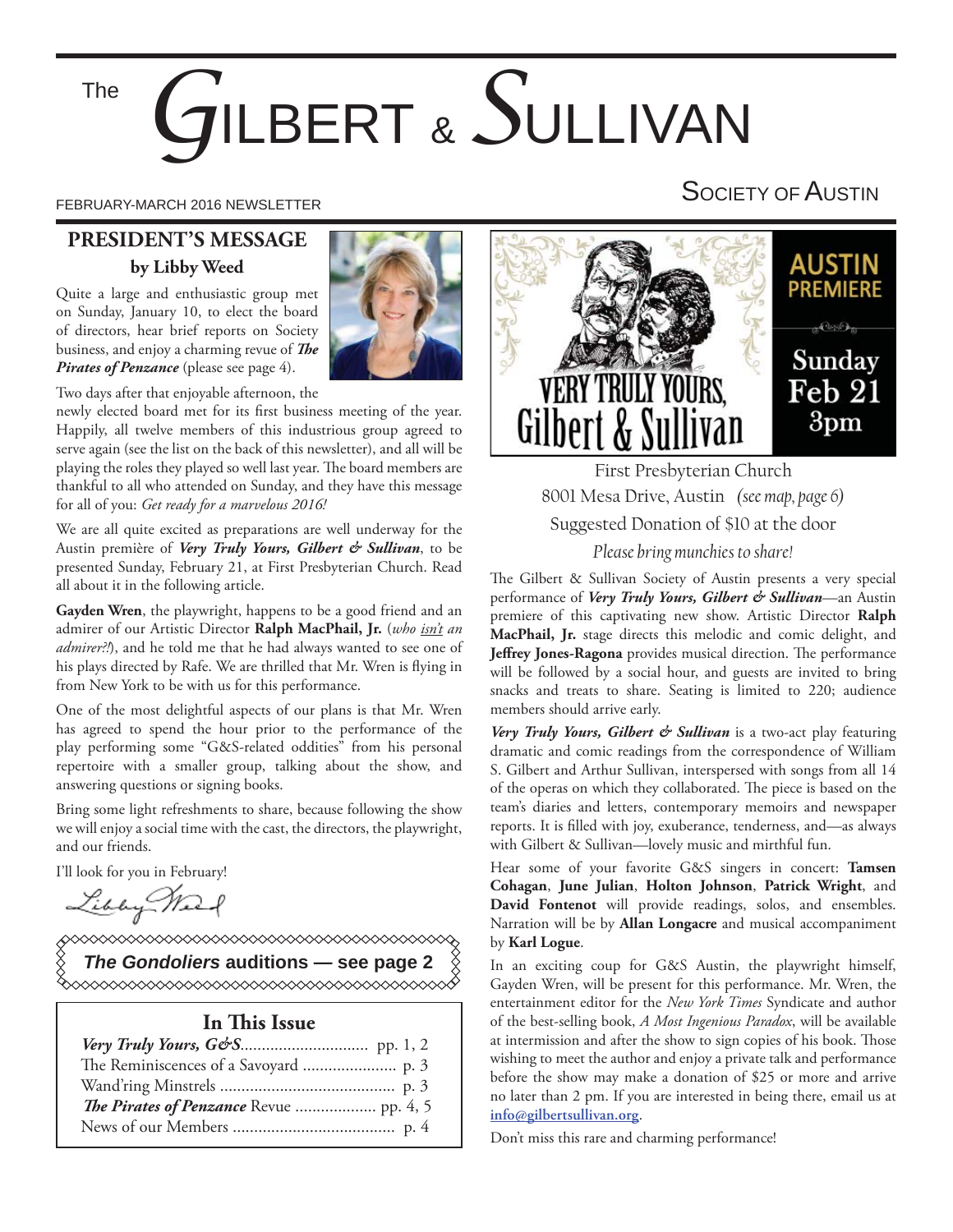#### **Emphasis on the** *'Truly'*

by Gayden Wren

I never intended to write a play about Gilbert & Sullivan.

I am a playwright, though—so, when I found myself with something to say about Gilbert & Sullivan, saying it through a play seemed the obvious choice. *Very Truly Yours, Gilbert & Sullivan* was born.

Back in the 1990s I was hard at work on A Most Ingenious Paradox: The Art of Gilbert

*& Sullivan* (Oxford University Press, 2001), reading pretty much everything ever written about Gilbert & Sullivan. I'd been a fan since 1973, when my father took us to see *Iolanthe,* but this was the first time I'd really immersed myself in the existing literature—some critical works, but mostly biographies.

Some of these works were magisterial (those by Arthur Jacobs and by Jane Stedman could hardly be improved upon), some were ludicrous (Michael Ffinch, anyone?), but to greater or lesser extents they had two noteworthy failings: They focused too much on Gilbert and Sullivan as people, and they emphasized conflict between the two men.

Conflict is, of course, the central engine of drama. When Tolstoy wrote, "Happy families are all alike; every unhappy family is unhappy in its own way," he might have written, "Happy people are boring; unhappy people are interesting." When a book editor, dramaturg or script doctor is hired to "punch up" a story, she usually does so by isolating and heightening the drama.

No wonder, then, that Mike Leigh's brilliant *Topsy Turvy* (1999) focuses on the so-called "cipher quarrel," or that Sidney Gilliat's The *Story of Gilbert and Sullivan* (1953) focuses on the "carpet quarrel." The characters are strongly defined and the drama is clearly marked. They're natural focus points.

The trouble is, such a focus not only is deceptive, but also misses the real point.

W. S. Gilbert and Arthur Sullivan collaborated for 25 years, during which they were actively estranged from one another for slightly less than two years. Accounts focusing on conflict are allowing the 8% tail to wag the 92% dog.

More significantly, we care about Gilbert & Sullivan because of the 92% of the time when they were active collaborators and, for most of that time, also good friends. During their conflicts they exchanged angry letters, harangued go-betweens and consulted lawyers—none of which would matter if they hadn't been writing immortal operas together the rest of the time.

I decided to write a play about Gilbert and Sullivan or, more accurately, about their collaboration as Gilbert & Sullivan. I resolved that the conflicts between them, while not ignored, should occupy an accurate percentage of the whole, and that my play would use the two best available means of discussing their collaboration: their working letters and excerpts from the operas themselves.

The songs I selected for *Very Truly Yours, Gilbert & Sullivan* include some "greatest hits," such as "When I Was a Lad" and "I Am So Proud," but also some obscurities. There's one song apiece from the "Big Three," vs. three from *The Gondoliers* alone.

This is because I wanted songs into whose creation the correspondence of Gilbert and Sullivan (and in some cases the writing of their contemporaries) provide insight. My goal, after all, is only incidentally to explore who Gilbert and Sullivan were. The real question, admittedly ultimately unanswerable, is: How did these two men come to create such unforgettable musical theater?

More than a century later, that's the only question that matters. If they'd had the same personalities but had established a cotton brokerage, we'd never have heard of them. The operas are what matters, and that's what this show is about.

*Very Truly Yours, Gilbert & Sullivan* is funny, I hope, because both men were natural humorists. It's also dramatic and, I hope, moving, because life is like that and this is a story about life. Most of all, though, I intended it to be thought-provoking. In the 20 years since the show debuted on Long Island, it's been presented Off-Broadway and in more than a dozen other productions in six states, Canada and England as well. In each case, people have told me that it's helped them see the operas themselves in a new light—and, if so, I couldn't be happier.

Very truly yours,

#### Gayden Wren

p.s.—In a personal note, in the two decades that I've known Rafe MacPhail, I've always fantasized about having him direct one of my plays. I had expected it to be *A Gilbert & Sullivan Christmas Carol* (the one everybody does), but I couldn't be happier to have it be this one, and to have it happen in Austin. I feel as if I know the group well from all his letters and from reading the Society newsletter, and I'm sure it will be a phenomenal show!

## *The Gondoliers* Auditions

The Gilbert and Sullivan Society of Austin will hold auditions for *The Gondoliers* on Saturday, February 27, from 10 am to 6 pm, and on Sunday, February 28, from 1:30 to 6 pm, in room A-130 of Brentwood Christian School, 11908 North Lamar. Michelle Haché and Jeffrey Jones-Ragona will be artistic and music directors, respectively, and **Bill Hatcher** returns as production manager.

Auditions are approximately ten minutes long and are by appointment only. Call **Pat Turpin** at (512) 963-9021 (7 am to 8 pm) or email **audition@gilbertsullivan.org** to reserve a time slot. All roles are open for casting including principals and chorus. All performers will be compensated.

Those auditioning should memorize a song from Gilbert & Sullivan or something similar that will show their voice and range to best advantage. **It is mandatory to provide a copy of the music for the accompanist. Please note that no unaccompanied (a cappella) or self-accompanied auditions will be heard.** Although an accompanist will be provided, singers are welcome to bring their own if they wish. Please visit our website at **www.gilbertsullivan.org/SummerProduction. htm** for a libretto, and a complete description of the opera and its characters, including characters' vocal ranges. A completed audition form (available from that website) is required, and a résumé and headshot are requested.

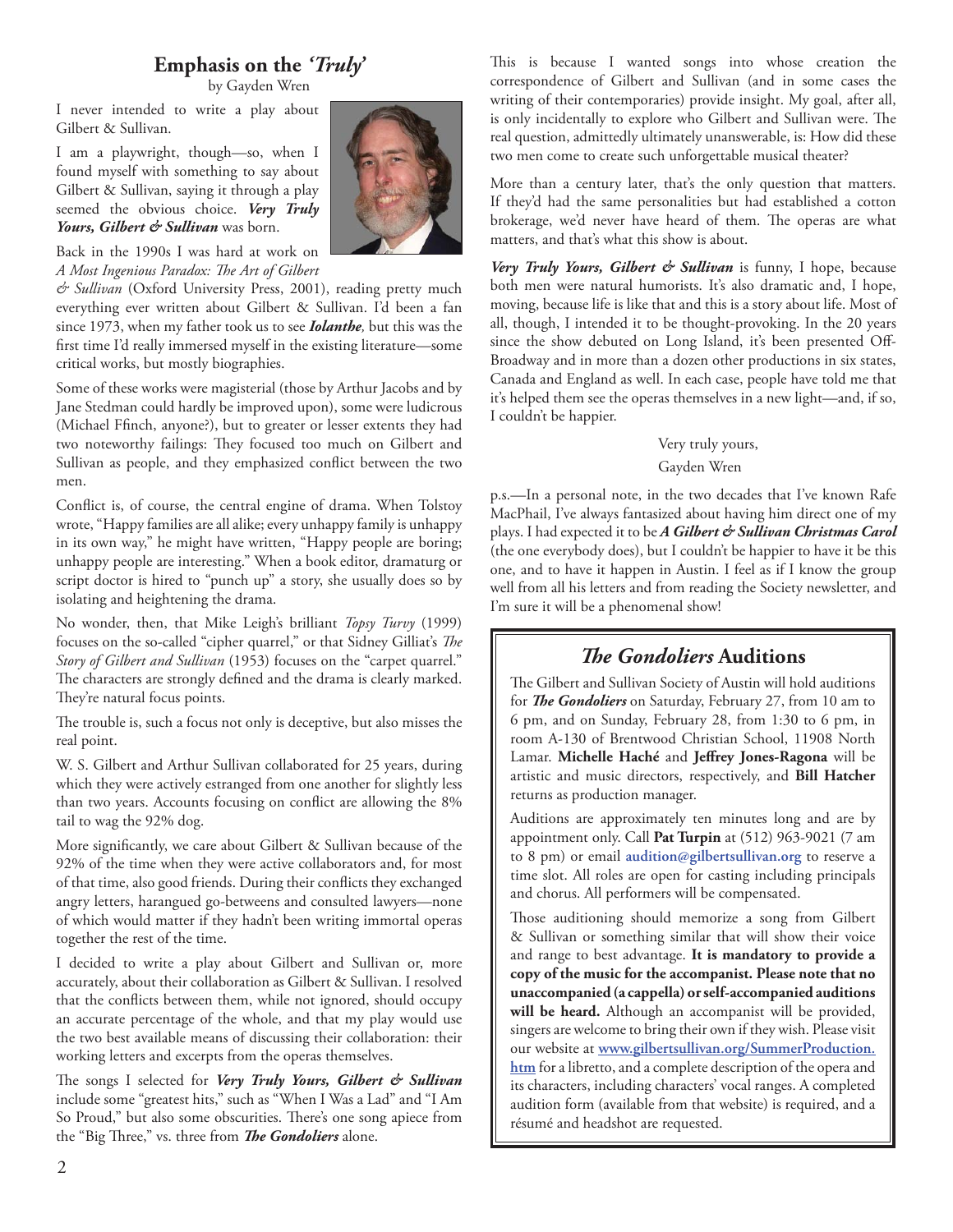#### **The Reminiscences of a Savoyard by Michelle Haché**



Because this is our final newsletter before auditions for our Summer 2016 Grand Production of *The Gondoliers*, I have decided to dedicate this month's subject matter to the performers and all of those who contribute in "making the magic happen." We salute our family of cast and crew members, our directors

and instrumentalists, and all those who have gone before us. I have chosen to include a few historic memoirs of the performers of Gilbert and Sullivan within this issue—one of which is my own. There is nothing quite like the magical world of the stage, and the unbreakable bond that is created within the theatre family.

So please allow me to offer one of my fondest memories. It just so happens that this moment took place while I performed in The *Gondoliers* in graduate school. As many of us know who have spent a life on the stage, anything can and will happen in the heat of a performance. Personally, I have always enjoyed the unusual challenge of fixing sudden problems that arise during a show. But every once in awhile, a special kind of situation comes along that one never forgets....

It was the second night of our production. I was playing the mezzosoprano role of Tessa, which I was not particularly thrilled about because I was a coloratura soprano and this role required an especially low-placed, dark-timbred mezzo. But I loved our cast, I loved our set and costumes, and I especially remember being quite pleased with my dishy, band-singing baritone partner who played the role of Giuseppe. In Act I, the ensemble had a rather involved, well-choreographed dance around a maypole. My soprano counterpart, who played the role of Gianetta, joined me for the beginning of this dance before coupling up with our handsome partners. Unfortunately, on this particular evening, Gianetta hadn't secured her large blonde wig, and it was knocked off her head onto the stage by a fellow cast mate during the maypole dance. Panicked and mortified, she dashed off stage to the dressing room while I chased the tattered wig around the stage as dancing ensemble members unintentionally kicked it from place to place. Because of the dance's intricate choreography, I was unsuccessful at grabbing the darned thing, so the best I could do was perform a sort of football-style punt, which lofted the wig behind the cast to an off-stage crew member waiting to catch it. It then became painfully apparent that my Gianetta was not coming back on stage to sing our next scene. So, after attempting to perform our scene as a solo (a moment that I'm sure must have been quite confusing to the audience), I ran downstairs to the dressing rooms to find her. She sat there sadly with her pantyhose wig-cap still partially on her head, weeping into her crumbling Kleenex. I sat beside her, completely aware that I had a limited amount of time to convince her to return to the stage before our next scene. Slowly, worried and terrified-looking cast members began to trickle into the room as I tried to get her to laugh about the incident. Within a few moments, all of us in the dressing room were crying with laughter about all of our various personal stage mishaps, and thus, a beautiful memory was created that night as we all united with our joyful acceptance of the unpredictable nature of a life lived on the stage. We returned just in time for our next scene with slightly smeared makeup, and I remember feeling so completely happy and alive—and thankful for the beautiful life of theatre I had chosen.

The life of the theatre is not a life for everyone. But it is the richest of lives that I can imagine, lived to the fullest with joyful moments that I have shared with the dearest of friends and companions.

And so, in memory of Reba Gillman, who had the youngest of spirits, I offer the following excerpt from "The Life and Reminiscences of Jessie Bond, the Old Savoyard," (1930):

"Will you listen to an old woman's story, dear people who remember me in my prime, and you others to whom I am only a name, but a name connected with so much that is mirthful and gay? Who does not laugh happily at the whimsicalities of *Pinafore* and *Patience*, of *Iolanthe* and *Ruddigore*, of *The Yeomen of the Guard* and *The Gondoliers*? Pure fun with no sting in it, leaving no bad taste in the mouth. What a bright spirit conceived that



*Jessie Bond (photo from Russell & Sons - from the 1914 edition of Cellier & Bridgeman's* Gilbert and Sullivan and Their Operas)

fun, what a master of humorous melody set it to music, what jolly, talented folk interpreted it and first made it visible and audible to the enraptured London of their day! And I was one of that bright band—I, now a little old woman of nearly seventy-seven. I danced and sang and coquetted with the best, and all the people loved me. They do so still, as I dare to think, when I revisit my old haunts and am received with open arms and acclamations. They are all gone now, my fellow-actors and companions, I only am left to speak from personal knowledge of that brilliant episode. For twenty years without a break I played in Gilbert and Sullivan's delightful operas—longer than any of my fellowartists—and now I sit down to write about it all, the only woman of our company who has attempted the task."

Please come join me in our little world. Make your memories and write your story. We are all waiting to embrace you as family!

Auditions for *The Gondoliers* will be held on February 27-28. All performers will be compensated. If you wish to receive timely information about auditions and schedule, please confirm that we have your contact information by visiting our website and joining our mailing list: www.gilbertsullivan.org/SummerProduction.htm

See you at auditions!



# **Wand'ring Minstrels**

If you would like to have the Wand'ring Minstrels perform at your school, retirement center, civic club, business meeting, or private party, please see the web site, **www.gilbertsullivan.org,** for information, or contact Robert Schneider at **minstrels@gilbertsullivan.org**.

#### **Send Us Your News!**

The next newsletter should arrive in late April; the deadline for submissions is April 5. Please send your news to **news@** gilbertsullivan.org. Thanks!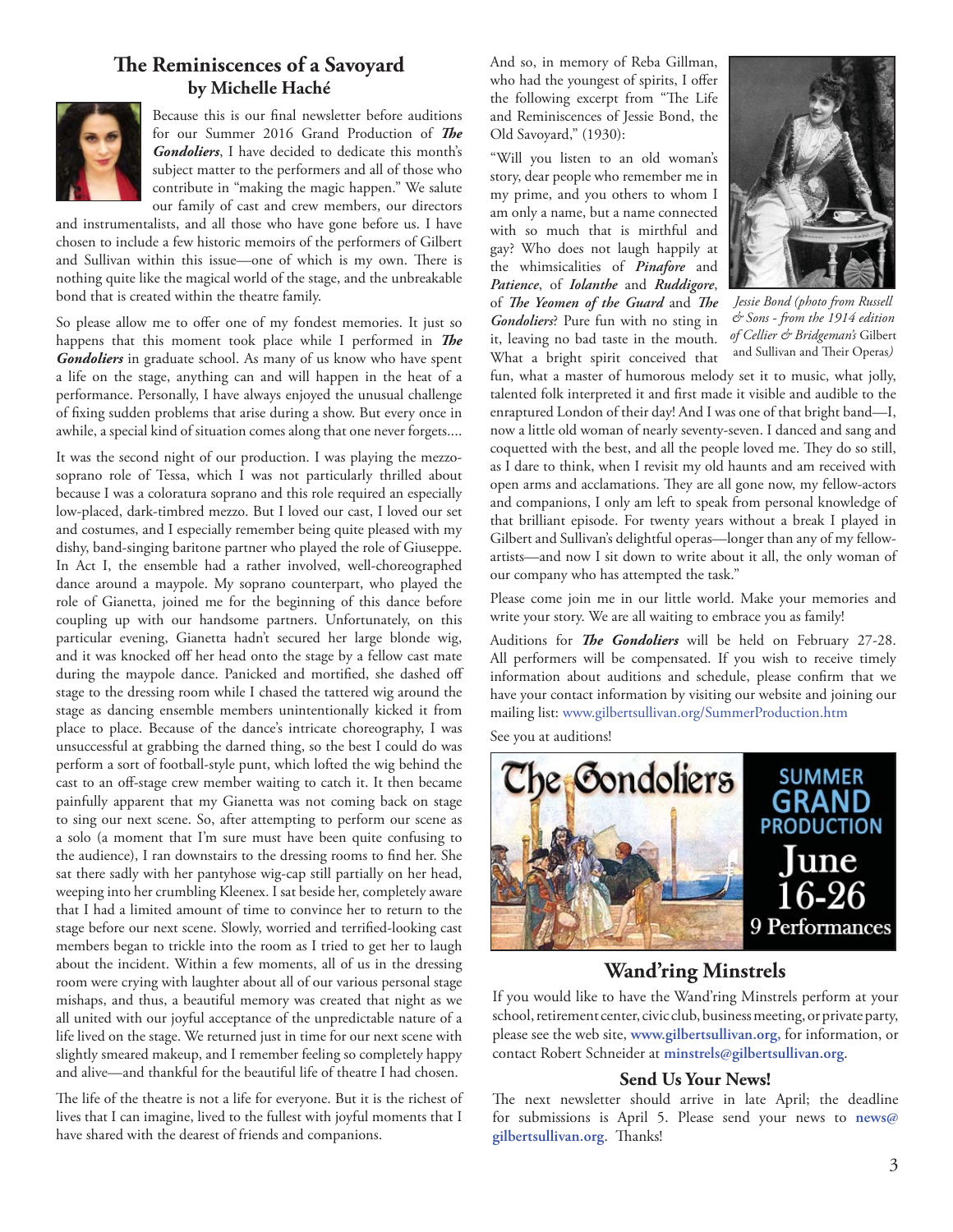# **The Pirates of Penzance Revue by Rosa Mondragon Harris**



What a treat we had in store for us after the Society's annual meeting on Sunday, January 10! The Society was delighted that an audience of 102 people joined us at the fellowship hall at Genesis Presbyterian Church for our first gathering of 2016. The day brought back fond memories of attending last year's

meeting. The late, dear Reba Gillman and I had been corresponding about my joining the Board in some capacity and she invited me to attend the 2015 annual meeting. That day, I spoke with Libby about Board opportunities and stayed long after others left to chat with Reba. I am thankful for Reba's encouragement, and I am proud to serve on the Board today.

Musicale Coordinator **June Julian** provided the audience with details on when and how to lend their voices during the revue. Reprising their roles from the 2008 GSSA summer production of *The Pirates of Penzance*, our performers included (in order of appearance): **Holton Johnson** as Frederic, **David Fontenot** as Pirate King, **Janette Jones** as Ruth, **Carol Brown** as Mabel, **Arthur DiBianca** as Major-General Stanley, and **Russell Gregory** as Sergeant of Police. June encouraged everyone to sing out heartily.

June set the scene of Act I by taking us to the coast of Cornwall with a gang of pirates celebrating Frederic's birthday. Frederic, a pirate apprentice, told the Pirate King that he was released from his indentures that very day, as he turned 21. Ruth, Frederic's nursery maid from when he was younger, stepped up to explain that she had made a mistake by apprenticing him as a pirate instead of a pilot in "When Frederic was a little lad." Frederic forgave Ruth for her mistake, and told the Pirates that he was leaving them. He also announced that he was "a slave of duty" and vowed to destroy them when he was no longer a pirate. The pirates understood, and complained that they could not seem to make money. Frederic proceeded to tell them why: Because they were all orphans, the pirates would not rob another orphan, and since all their potential victims were aware of this, they all claimed to be orphans! Frederic tried to convince the Pirate King to go back to civilization with him and render their extermination unnecessary, but the Pirate King declined, proclaiming "Oh, better far to live and die," which was the first song of the afternoon to include audience participation.

Frederic bade farewell to the pirates and was left with Ruth. Because Frederic had spent his entire life with the pirates and Ruth, he had never seen another woman. Thinking he wanted to take Ruth with him as his wife, he asked her if she was beautiful, and, of course, she responded "yes." A trusting young man, Frederic believed Ruth, but he then heard a sound he'd never heard before: young, lovely ladies! He immediately fell in love with them and wanted to marry one. Frederic then pleaded with the ladies to help him reform, singing "Oh, is there not one maiden breast," with the ladies and audience joining him as the chorus.

His plea was answered when Mabel, dressed in an apron, appeared from the kitchen of the fellowship hall and sang "Poor wand'ring one" to Frederic; audience members sang along to one of Gilbert and Sullivan's finest, and one of my favorite, pieces of music.

It seemed as though true love had won the day, but the pirates soon returned and captured all of the ladies. Major-General Stanley

entered and identified himself as the girls' father, demanding to know what was taking place. When the pirates told Major-General Stanley that they intended to marry his daughters, he objected, and sang "I am the very model of a modern Major-General." The audience was pleased to join in singing along with arguably one of the most famous songs in Gilbert and Sullivan's repertoire. Knowing about the pirates' weakness, Major-General Stanley told them he was an orphan and, thus disarmed the pirates and took his daughters, along with Frederic, away to his family chapel and estate.

As Act II began, the Major-General's daughters were trying to console their father. The Major-General was not actually an orphan and he soon felt guilty about the lie he had told the pirates. In the meantime, Frederic had a plan to lead a squad of zany policemen against his former gang. Before he could act, however, the Pirate King and Ruth arrived and told him that he was still obligated to the pirates, as they sang "Now for the pirates' lair" and "When you had left our pirate fold." They explained that he was born on Leap Day, 1856, and had been indentured as a pirate until his 21st birthday, not age 21. True to his character once again, his strong sense of duty forced Frederic to relent, and he revealed the truth that Major-General Stanley was, in fact, not an orphan. Enraged, the Pirate King vowed that he would have revenge on the Major-General.

Back at the castle, Mabel begged Frederic to stay, but he felt bound by duty to return to the pirate fold until his 21st birthday. He swore that in 1940, he would return and claim her hand in marriage. Meanwhile, the policemen prepared for the impending battle with the pirates, and the Sergeant of Police, backed by his men, stepped forward and sang "When a felon's not engaged in his employment." The police readied their attack on the pirates, while the pirates crept in to take their revenge on the Major-General. The Major-General stepped forward and sang a lovely ballad accompanied by the men, "Sighing softly to the river."

As is usual in Gilbert and Sullivan's operas, June told us, our story would see a happy resolution. However, the audience was left with a cliffhanger as to how the resolution would be achieved, and all were encouraged to return for the 2017 production of *The Pirates of* **Penzance**. We were given a taste of the show's finale as Mabel came forward to lead everyone in "Poor wandering ones."

June thanked the audience for their lively participation as well as the company of singers that delighted us with their talent. Additional thanks were extended to Libby for her work on overhead projection of words for the sing-along, and to our talented pianist **Jeanne Sasaki**. Jeanne led congratulations for her exceptional student and pageturner **Cody Ireland**, who has just been accepted into the Bachelor of Music in Piano Performance program at Baylor University. Then our Pirate King sang the lead-in to "Hail, Poetry" from *The Pirates* of Penzance; the audience joined in, then finished the afternoon with "Now to the banquet we press." All gathered for refreshments and social time with new and familiar faces. June's spirited narration coupled with the fine lineup of singers and a jolly audience led to a most charming afternoon. The Society's year is definitely off to a splendid start!

## **NEWS of our MEMBERS**

The GSSA congratulates board member David Treadwell on his recent marriage to the love of his life, **Steve Faure**.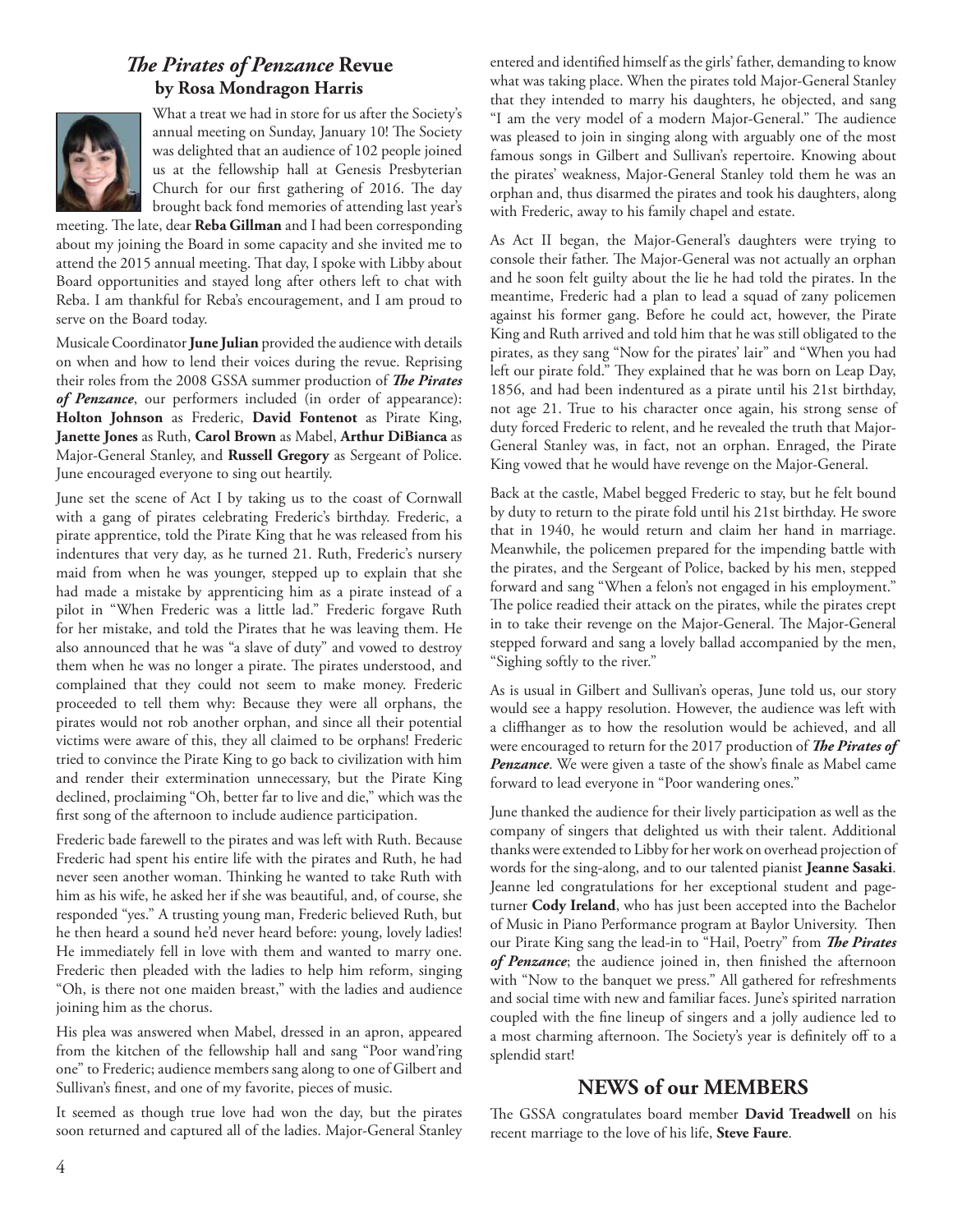#### Annual Meeting and *The Pirates of Penzance* Revue

 *photos of the event courtesy Steve Schwartzman see more at* **gilbertsullivanaustin.smugmug.com**



#### MEMBERSHIP FORM

We encourage you to join our Society. If you are a member, please check your membership renewal on the top of the mailing label. If expired or near expiration, your membership needs to be updated! To correct your address, renew your membership, or become a member, complete this form, and mail it to us with your check, payable to "GSSA," or call to join (512) 472-4772 (GSSA).

Please check a membership category:

**Individual** (\$20-\$29)

**Family/Group** (\$30-\$49) П

**Patron** (\$50-\$99) П

**Grand Duke or Duchess** (\$100-\$249)  $\Box$ 

**Major General** (\$250-\$499)  $\Box$ 

**Pooh-Bah** (\$500-\$999) П

**Pirate King** (\$1000-\$2499) П

**Savoyard** (\$2500 & up)  $\Box$ 

| Does your company match donations? ______________________ |  |
|-----------------------------------------------------------|--|
| I'd like to volunteer. I'm interested in:                 |  |

We are proud to list our members in our programs, but if you would prefer NOT to be listed in our programs, please check here:  $\Box$ 



(left): The newly reelected GSSA Board of Directors for 2016: (front, l-r) Roberta Long, Rosa Mondragon Harris, Diane Radin, Michael Meigs, Libby Weed, June Julian (back, l-r) Charles Smaistrla, Robert L. Schneider, David Treadwell,

Allan Longacre, Dave Wieckowski, David Little

(right) Pianist Jeanne Sasaki and page-turner Cody Ireland